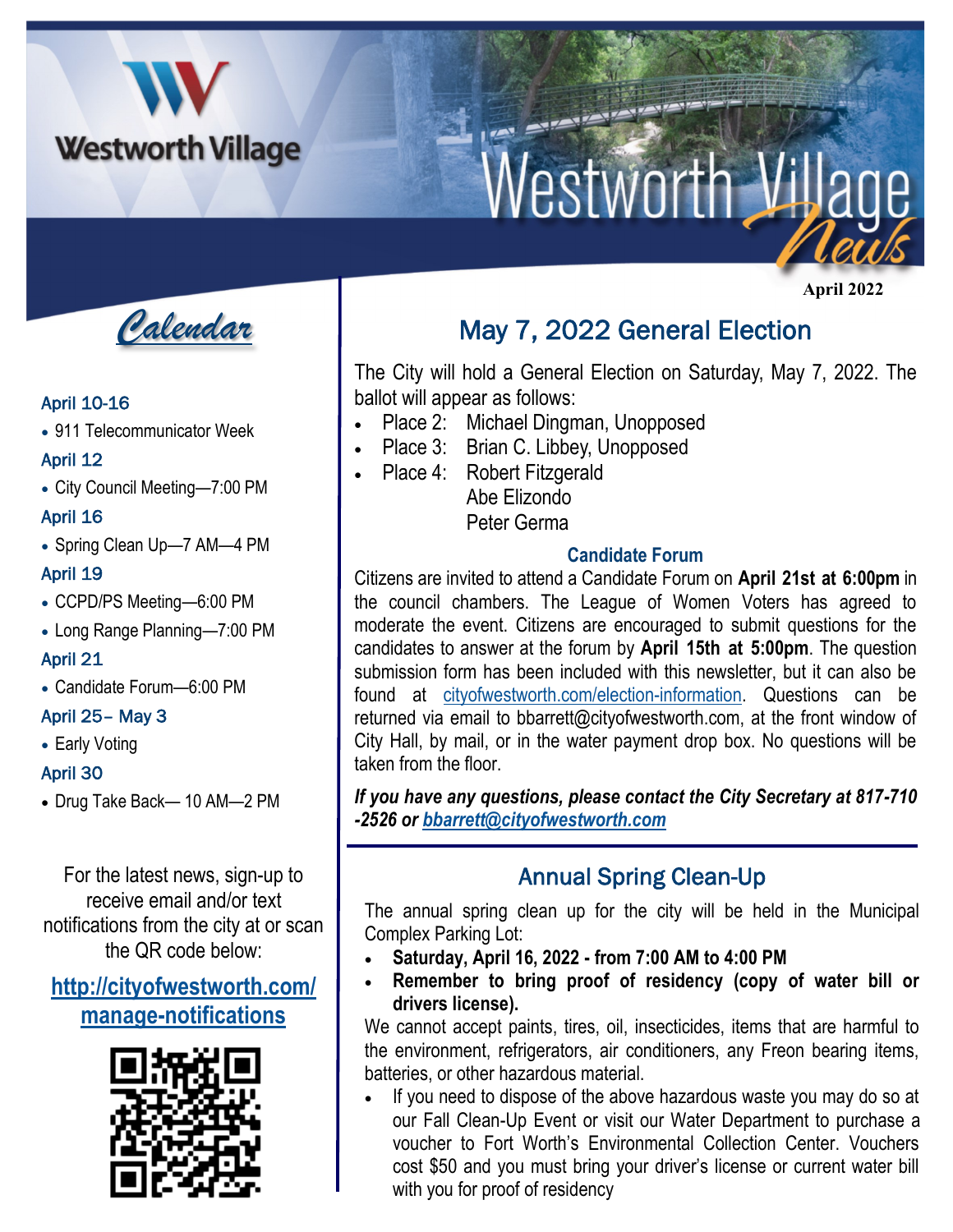## 911 Telecommunicators Week

National Public Safety Communicators Week is **April 10th—16th.** When an emergency occurs, the prompt response of police officers, firefighters, and paramedics is critical to the protection of life and preservation of property, and our Public Safety Telecommunicators are the first and most critical contact our citizens have to receive these emergency services, so please join us in thanking them for the crucial work they perform daily.



## Package Theft

With the rise of porch pirates and new scams daily, we would like to remind our citizens to stay vigilant and to take some measures to protect themselves from becoming a victim of theft. If you have deliveries coming at times when you will not be home, consider asking a neighbor to take them in, have them delivered to your work, or have them delivered to a safe pick up point, such as the Amazon Lockers at nearby Burlington Coat Factory and Ross. If you witness or catch a theft on your home security system, please contact the Westworth Village Police with that information.

## Drug Take Back

On **April 30th, from 10 AM—2 PM,** Westworth Village PD will be hosting a DEA Drug Take Back Event in the police department lobby.

Please bring in your expired, unwanted, or unused medications for destruction. We are unable to accept intravenous solutions, injectable items, and syringes.

This program is anonymous. You may dispose of medication in its original container or by removing the medication from its container and disposing of it directly into the disposal box. Liquid products should remain sealed in their original container. This event is for the general public only. Pharmacies, physicians, veterinarians, etc. may not dispose of products here.

## Sewer Rate Averaging

You may notice a change to your sewer rate on this month's bill because winter averaging has been completed and applied. As is common in the industry, sewer is not metered, so this rate is based on the average water usage over the three winter months. These months are selected because they are when water rates are typically lowest, and yards are not often watered. The rate will be in effect until this time next year.

In order to derive the amount you see on your bill, the city uses the following formula for residential accounts, per city ordinance:

**\$17.50 + (.0522 X (Water consumption average - 200 ft<sup>3</sup> )** *\*Note, if you are signed up for auto-draft, subtract \$2.50 from the \$17.50 base*

For example, if your water consumption for the three winter months was  $450$  ft<sup>3</sup>,  $500$  ft<sup>3</sup>, and  $550$  ft<sup>3</sup>, your water consumption average would be  $500$  ft<sup>3</sup>. So, your billed amount for the year would be determined as follows:

#### **\$17.50 + (.0522 X (500 ft<sup>3</sup> - 200 ft<sup>3</sup> ) \$17.50 + (.0522 X 300) \$17.50 + \$15.66 \$33.16**

One thing to note is that it is much more costly to remove and treat the sewage leaving your home than it is to deliver the clean water to your home. This is why sewer rates are higher than water rates, which is a question we are often asked. As always, if you have any questions on your bill you may contact our Utilities Department at 817-710-2506 or by emailing ashrum@cityofwestworth.com